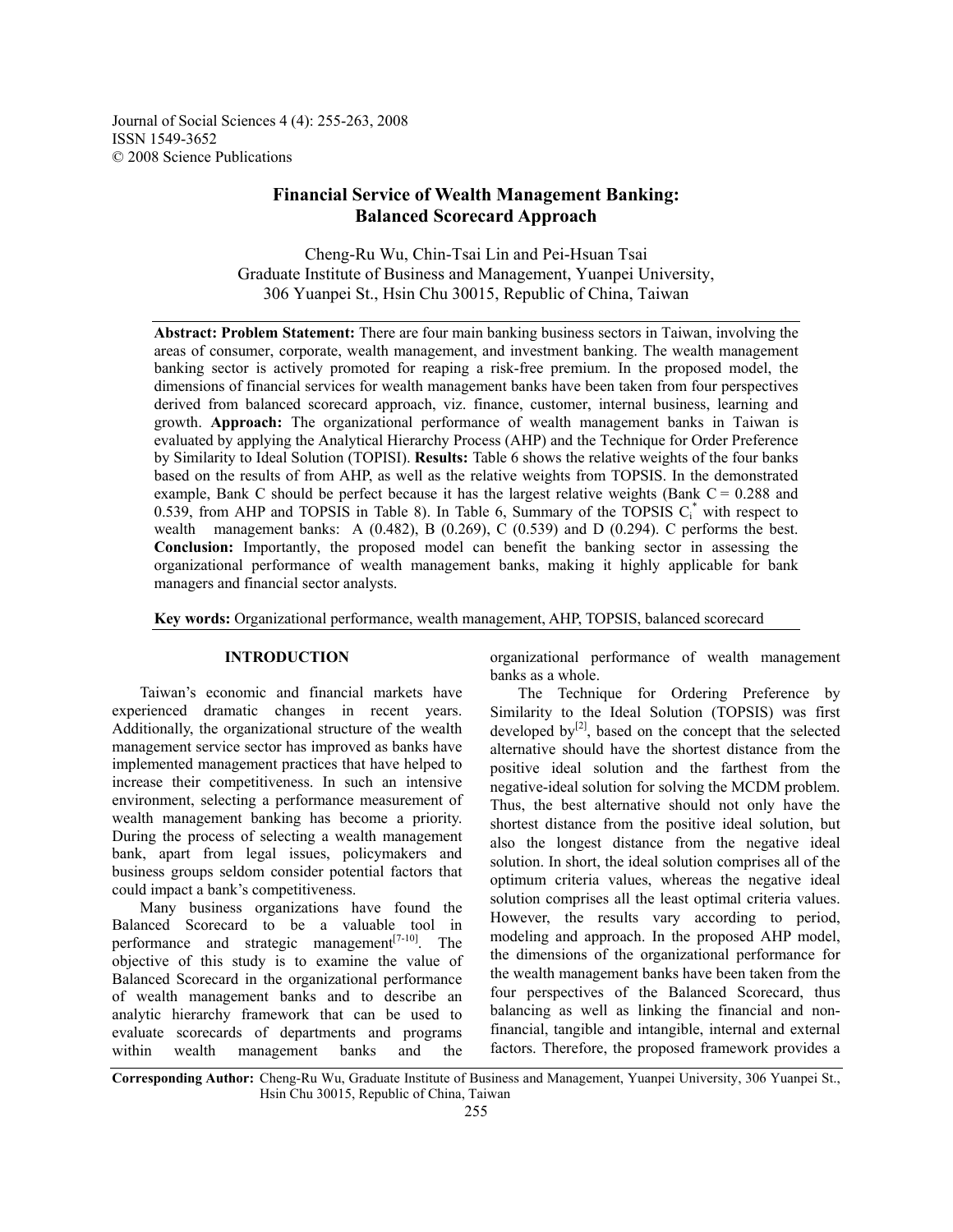holistic approach to the selected Multi-Criteria Decision-Making (MCDM) problem for wealth management banks. Next, a case identifies proposal model using AHP and the TOPSIS technique to evaluate wealth management banks' organizational performance. This proposal further combines the concepts of the AHP and TOPSIS models to evaluate and rank wealth management bank performance. The AHP and TOPSIS-based decision-making method for constructing an evaluation method can provide bank decision makers or administrators with a valuable reference for evaluating the organizational performance. Importantly, the proposed model can provide Taiwan's bank accreditation policy a reference material, making it highly applicable for bank administrators and financial sector analysts.

#### **MATERIALS AND METHODS**

**The AHP Methodology:** Analytic Hierarchy Process (AHP), which is a technique of Multi-Criteria Decision Making (MCDM), was developed by Saaty in 2000. AHP is used to solve complex decision-making problems in different areas, such as maintenance selection problem<sup>[16]</sup>, selection of location<sup>[13,14,15]</sup>, measuring performance<sup>[1,14]</sup>, allocating resources<sup>[17]</sup>, choosing the best policy after finding a set of alternatives $[18]$ . As a decision method that decomposes a complex multi-criteria decision problem into a hierarchy<sup>[11]</sup>, AHP is also a measurement theory that prioritizes the hierarchy and consistency of judgmental data provided by a group of decision makers. AHP incorporates the evaluations of all decision makers into a final decision, without having to elicit their utility functions on subjective and objective criteria, by pairwise comparisons of the alternatives $[12]$ .

**The TOPSIS Methodology:** The TOPSIS was first proposed by Hwang and Yoon $^{[2]}$ . The underlying logic of TOPSIS is to define the ideal solution and the negative ideal solution. The ideal solution is the solution that maximizes the benefit criteria and minimizes the cost criteria; whereas the negative ideal solution maximizes the cost criteria and minimizes the benefit criteria. The optimal alternative is the one, which is closest to the ideal solution and farthest to the negative ideal solution. The ranking of alternatives in TOPSIS is based on 'the relative similarity to the ideal solution', which avoids from the situation of having same similarity to both ideal and negative ideal solutions.



Fig. 1: Four perspectives of balanced scorecard

The balanced scorecard: Kaplan and Norton<sup>[5,6,8]</sup> presented the Balanced Scorecard concept in a series of articles published in the Harvard Business Review. They argued that traditional financial accounting measures such as return-on-investment and payback period analysis $[4,8]$  offer a narrow and incomplete picture of business performance and that reliance on such data hinders the creation of future business value. Accordingly, they suggest that financial measures can be supplemented with additional ones that reflect customer satisfaction, internal business processes and the ability to learn and grow. The Balanced Scorecard was designed to complement "financial measures of past performance with measures of the drivers of future performance"<sup>[8]</sup>.

 Of the four key performance perspectives of the Balanced Scorecard, only one involves standard financial performance indicators, whereas the other three involve non-financial performance measurement perspectives: customer satisfaction, internal business processes and learning and growth capacities. These four perspectives constitute the framework of the Balanced Scorecard (Fig. 1).

**Evaluation model:** The evaluation procedure of this study consists of several steps as shown in Fig. 2. The first step is to identify the multiple criteria that are considered in the decision making process for the decision makers to make an objective and unbiased decision. The Delphi method is adopted here not only to accumulate expert opinions, but also to identify the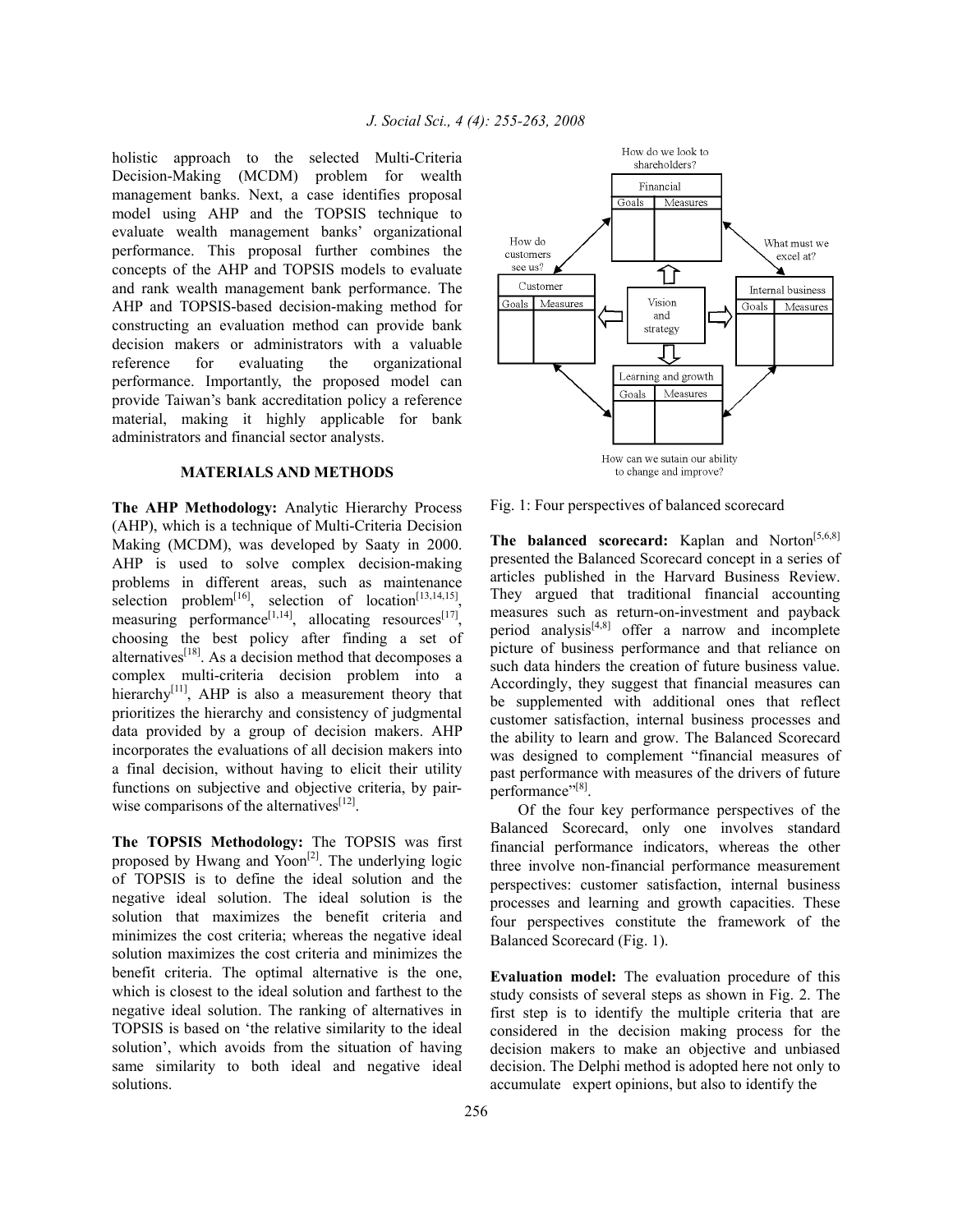

Fig. 2: AHP and TOPSIS Measurement Processes for Wealth Management Bank's Organizational Performance

determinants of the integrated marketing communication-based model. After constructing a criteria framework, the criteria weights can be calculated by using AHP. Finally, we conduct a TOPSIS approach to achieve the final ranking results. The detailed descriptions of each step are elaborated in each of the following sub-criteria.

**Establish an evaluate model and define the evaluative criteria:** Using the Delphi method, a consensus among experts on establishing a model can be reached. The ultimate goal of evaluating the ideal organizational performance can be achieved, following the identification of four evaluation criteria, nineteen sub-criteria and finally, the alternatives (Fig. 3).

 The evaluation criteria and sub-criteria used to evaluate the organizational performance are defined as follows:

**Financial perspective:** Financial perspective refers to a wealth management bank's revenue during the operation time, including handling charge/revenue, customer market share ratio, capacity for profitability and management assets (suggested by bank administrators and academicians):

- **Handling charge/revenue:** Wealth management bank's revenue gained by selling the customer's product
- **Customers market share ratio:** Reflects the proportion of business in a given market (in terms of the number of customers, dollars spent, or unit volume sold) that a business unit sells
- **Capacity for profitability:** The various products and projects created by wealth management banks that serve to increase their capacity for profitability
- **Management assets:** Management assets are a very important factor in Taiwan's wealth management banking sector

**Customer perspective:** Factors involving the customers of wealth management banks include customer acquisition, VIP-certified financial services (suggested by bank administrators and academicians), customer profitability, customer confidence and customer retention<sup>[8]</sup>

- **Customer acquisition**: Measures, in absolute or relative terms, the rate at which a business unit attracts or wins new customers or business.
- **VIP-certified financial service**: The provision to customers of complete VIP-certified financial services
- **Customer profitability**: Measures the net profit of a customer, or of a segment, after allowing for the unique expenses required to support that customer or segment
- **Customer confidence**: Wealth managers improve the VIP service for new customers and assure them confidentiality
- **Customer retention**: Tracks, in absolute or relative terms, the rate at which a business unit retains or maintains ongoing relationships with its customers

**Internal business process perspective:** Wealth management bank performance measurement, organization, management practices and competitors all influence the following factors: lead in innovation system programming, certified financial integration platform for professionals, operating quality for a group of customers, internal customer satisfaction and management stratum support (suggested by bank administrators and academicians).

- **Lead in innovation system programming:** Measures how well a wealth management bank accedes to innovation system programming in accordance with the wealth manager's professional knowledge and ability
- **Certified financial integration platform for professionals**: The wealth management bank provides the certified financial integration platform for professional VIP customers
- **Operational quality for a group of customers**: The administration of the operational quality for a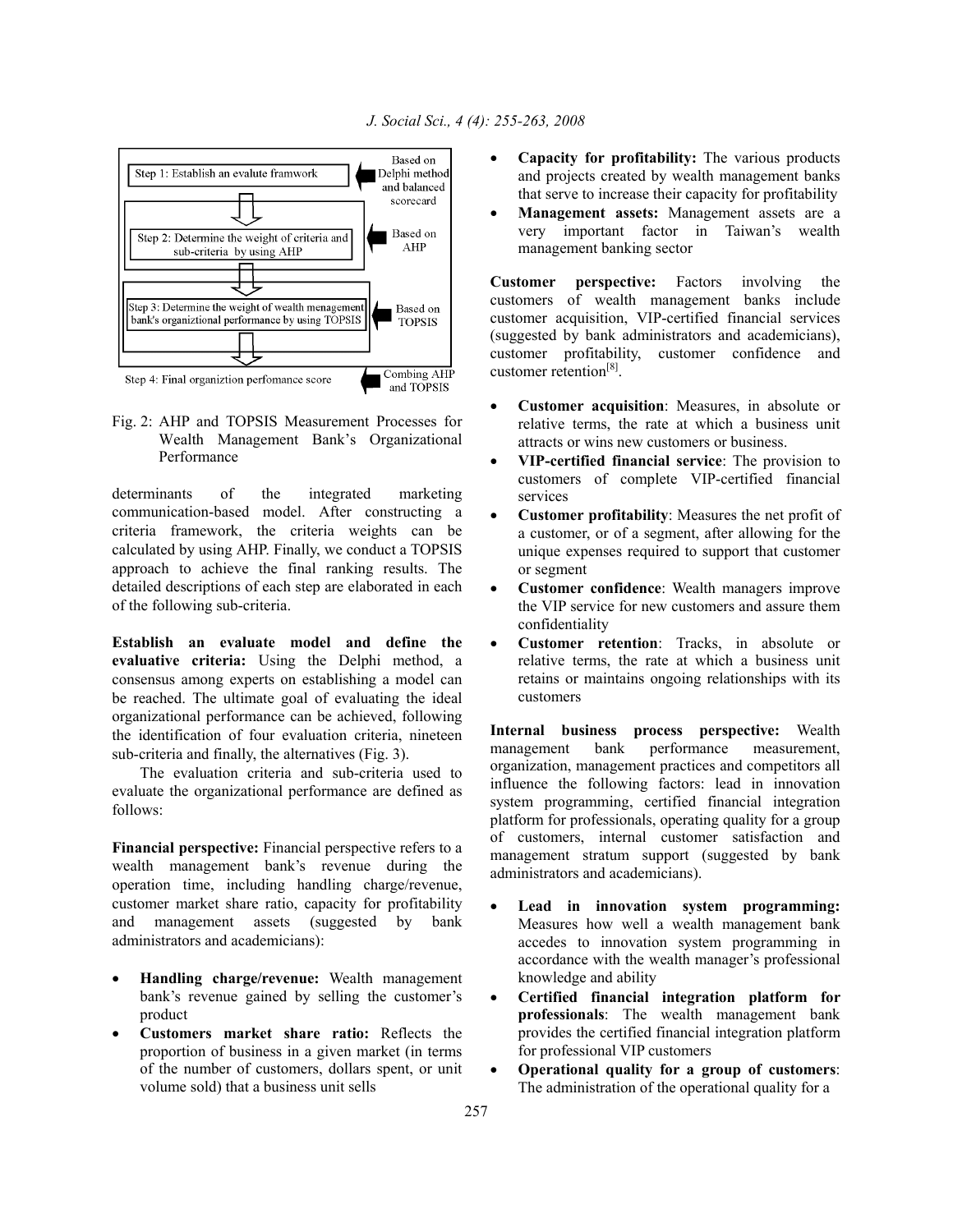

## *J. Social Sci., 4 (4): 255-263, 2008*

Fig. 3: Wealth Management Bank's organizational performance model

- group of customers requires professional CEO and wealth managers
- Internal customer satisfaction: The internal customer satisfaction index was constructed through monthly surveys of randomly selected customers in the wealth management bank's targeted segments
- Management stratum support: To obtain the executive manager's support

**Learning and growth perspective:** The factors comprising the learning and growth perspective include wealth manager's professional knowledge and growth, education and training of wealth management team, wealth manager's scale of team, wealth manager's complaint system and appropriateness of performance policy for rewards and punishments.

- Wealth managers' professional knowledge and growth: The wealth management bank develops the wealth manager's professional knowledge and techniques
- Education and training of wealth management team: This includes wealth management knowledge, the use of teleconferencing and the attainment of basic professional certificates
- Wealth manager's scale of team: The bank provides a complete wealth manager's scale of team for the customer service system
- Wealth managers' complaint system: The banks provide the complaint system for wealth managers
- Appropriateness of performance policy rewards and punishments: Herzberg's motivation theory (1966) argued that there must be a link among striving, performance and remuneration. Academicians have also indicated that linking bounty, remuneration and performance to the performance bonus system can enable wealth managers to work more effectively with increased motivation

**Determine the weight of criteria by using AHP:** As a decision method that decomposes a complex multicriteria decision problem into a hierarchy $[11]$ , AHP is also a measurement theory that prioritizes the hierarchy and consistency of judgmental data provided by a group of decision makers. AHP incorporates the evaluations of all decision makers into a final decision<sup>[1,3,14,15]</sup>, without having to elicit their utility functions on subjective and objective criteria, by pair-wise comparisons of the alternatives<sup>[12]</sup>. AHP is made in the framework of a matrix and a local priority vector can be derived as an estimate of relative importance associated with the elements (or components) being compared by solving the following formulae:

$$
A \cdot w = \lambda_{max} \cdot w \tag{1}
$$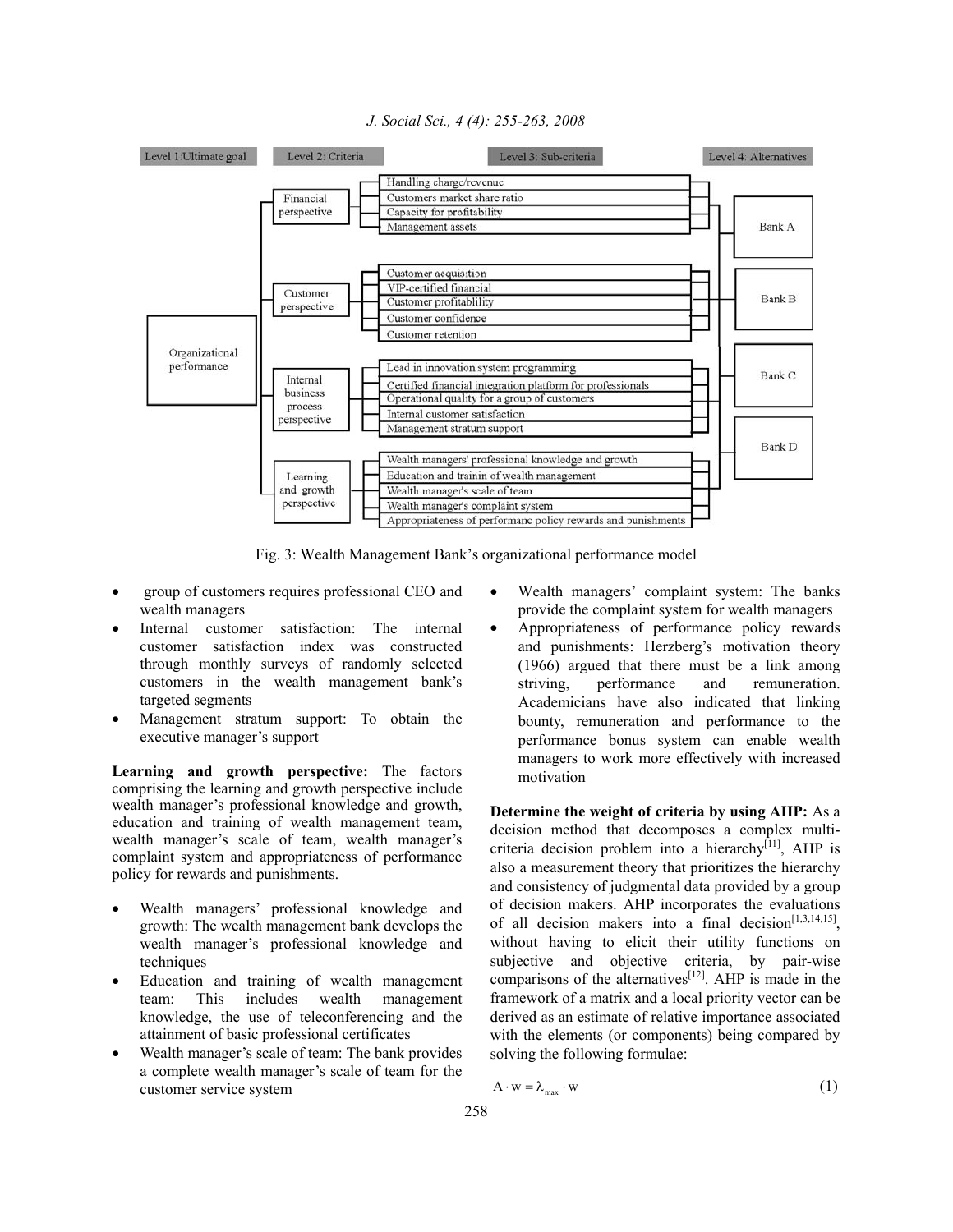Where:

 $A =$ The matrix of pair-wise comparison  $w =$ The eigenvector  $\lambda_{\text{max}}$  = The largest Eigenvalue of A

Saaty<sup>[11]</sup> proposed utilizing Consistency Index (CI) and Consistency Ratio (CR) to verify the consistency of the comparison matrix. CI and RI are defined as follows:

$$
C.I. = \frac{\lambda_{\max} - n}{n - 1} \tag{2}
$$

$$
CR = \frac{CI}{RI}
$$
 (3)

 where, RI represents the average consistency index over numerous random entries of same order reciprocal matrices. If CR≤0.1, the estimate is accepted; otherwise, a new comparison matrix is solicited until CR≤0.1.

**Determine the wealth management banks' organizational performance by using TOPSIS:** The TOPSIS was first proposed by $[2]$ . The underlying logic of TOPSIS is to define the ideal solution and the negative ideal solution. The ideal solution is the solution that maximizes the benefit criteria and minimizes the cost criteria; whereas the negative ideal solution maximizes the cost criteria and minimizes the benefit criteria. The optimal alternative is the one, which is closest to the ideal solution and farthest to the negative ideal solution. The ranking of alternatives in TOPSIS is based on 'the relative similarity to the ideal solution', which avoids from the situation of having same similarity to both ideal and negative ideal solutions. The calculation processes of the method are as following:

**Establish a Decision (D) matrix for alternative performance:** 

$$
A_{1}\begin{bmatrix} X_{11} & X_{12} & \cdots & \cdots & X_{1j} & X_{1n} \\ X_{21} & X_{22} & \cdots & \cdots & X_{2j} & X_{2n} \\ \vdots & \vdots & \cdots & \vdots & \vdots & \vdots \\ X_{i1} & X_{i2} & \cdots & X_{ij} & X_{in} \\ \vdots & \vdots & \cdots & \vdots & \vdots & \vdots \\ A_{m}\begin{bmatrix} X_{m1} & X_{m2} & \cdots & \cdots & X_{mj} & X_{mn} \end{bmatrix}
$$
 (4)

Where:

 $A_i$  = The possible alternatives,  $i = 1,...,m$ 

$$
X_j
$$
 = Attributes or criteria relating to alternative  
performance,  $j = 1, ..., n$ 

 $X_{ii}$  = a crisp value indicating the performance rating of each alternative  $A_i$  with respect to each criterion  $X_i$ .

**Normalizing the D matrix:** Calculate the normalized decision matrix  $R$  (= [r<sub>ii</sub>]). The normalized value r<sub>ii</sub> is calculated as:

$$
r_{ij} = \frac{X_{ij}}{\sqrt{\sum_{j=1}^{n} X_{ij}^2}}, \ j = 1, \ ..., \ n; \ i = 1, \ ..., \ m
$$
 (5)

**Create the weighted normalized performance matrix:** A set of weights w= (w<sub>1</sub>, w<sub>2</sub>,...w<sub>n</sub>),  $\sum_{i=1}^{n} w_i = 1$ ,  $j = 1$ = from the ANP is accommodated weight. This matrix can be calculated by multiplying each column of the *R* with its associated weight  $w_i$ . Therefore, the weighted normalized decision matrix *V* is equal to:

$$
V = \begin{bmatrix} V_{11} & V_{12} & \cdots & V_{1j} & \cdots & V_{1n} \\ \vdots & \vdots & \vdots & & \vdots & & \vdots \\ V_{i1} & V_{i2} & \cdots & V_{ij} & \cdots & V_{in} \\ \vdots & \vdots & \vdots & & \vdots & & \vdots \\ V_{m1} & V_{m2} & \cdots & V_{mj} & \cdots & V_{mn} \end{bmatrix}
$$
  
\n
$$
= \begin{bmatrix} w_1r_{11} & w_2r_{12} & \cdots & w_jr_{ij} & \cdots & w_nr_{1n} \\ w_1r_{i1} & w_2r_{i2} & \cdots & w_jr_{ij} & \cdots & w_nr_{nn} \\ \vdots & \vdots & & \vdots & & \vdots \\ w_1r_{m1} & w_2r_{m2} & \cdots & w_jr_{mj} & \cdots & w_nr_{nm} \end{bmatrix}
$$
  
\n(6)

**Determine the ideal solution and negative ideal solution:** The ideal solution is computed based on the following equations:

$$
A^* = \{ (\max V_{ij} | j \in J), (\min V_{ij} | j \in J'), i = 1, 2, ..., m \}
$$
 (7)

$$
A^- = \{ (\min V_{ij} | j \in J), (\max V_{ij} | j \in J'), i = 1, 2, ..., m \}
$$
 (8)

Where:

 $j = \{j = 1,2,...,n | j \text{ belongs to benefit criteria}\}\$  $j' = \{j = 1, 2, \dots, n | j \text{ belongs to cost criteria}\}\$ 

**Calculate the distance between idea solution and negative ideal solution for each alternative:** 

$$
S_i^* = \sqrt{\sum_{j=1}^n (V_{ij} - V_j^*)^2} \quad i = 1, 2, \dots, m
$$
 (9)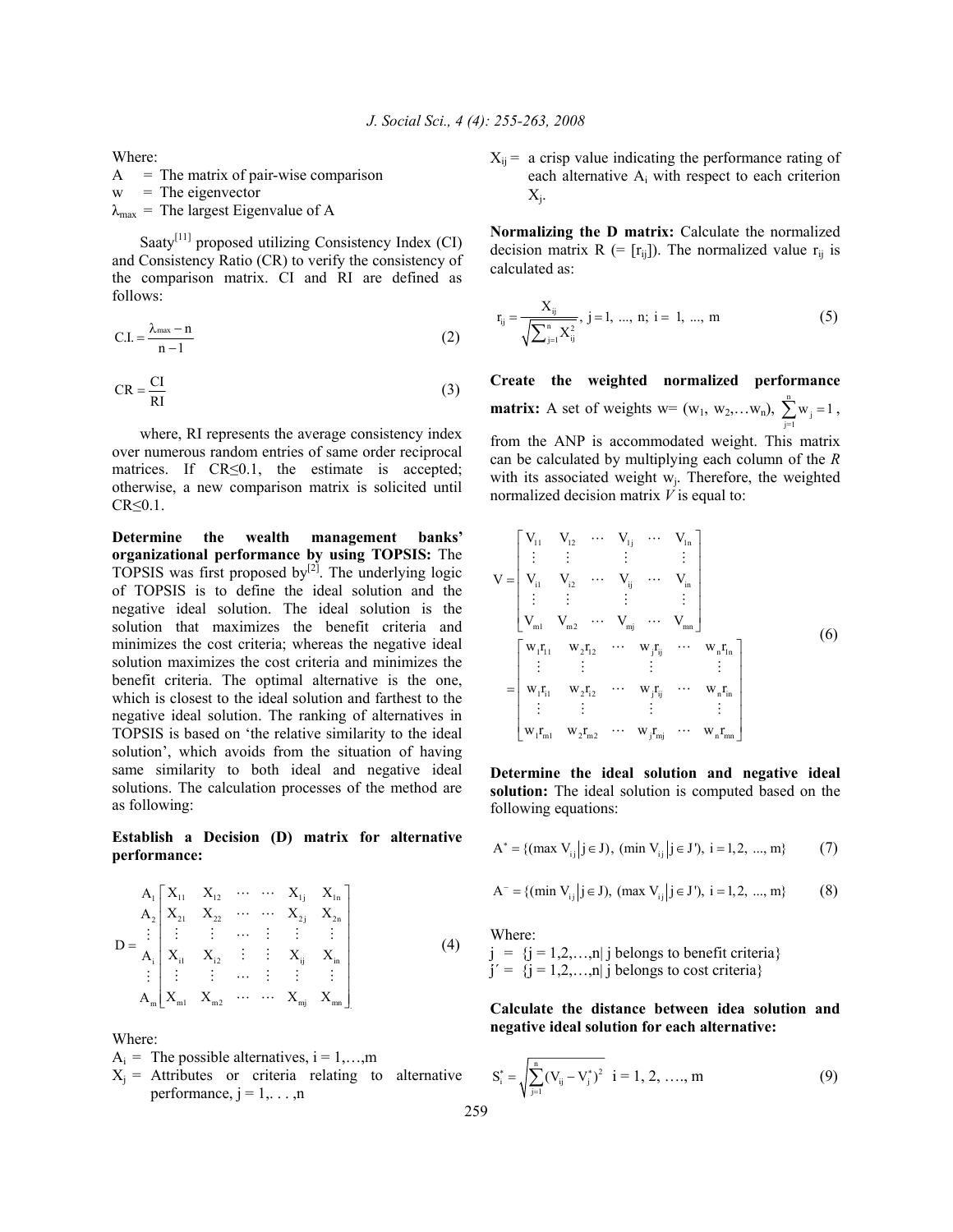$$
S_i^- = \sqrt{\sum_{j=1}^n (V_{ij} - V_j^-)^2} \quad i = 1, 2, \dots, m \tag{10}
$$

**Calculate the relative closeness to the ideal solution of each alternative:** 

$$
C_i^* = \frac{S_i^-}{S_i^* + S_i^-} \quad i = 1, 2, \dots, m
$$
 (11)

where,  $0 \leq C_i^* \leq 1$  that is, an alternative i is closer to A<sup>\*</sup> as  $C_i^*$  approaches to 1.

**Rank the preference order:** A set of alternatives can be preference ranked according to the descending order  $of C_i^*$ .

## **RESULTS AND DISCUSSION**

# **Case implementation:**

**Step 1:** 

**Establish an evaluate framework:** Using the Delphi method $[13]$ , acquire evaluate framework; the evaluate framework are depicted in Fig. 3.

#### **Step 2:**

#### **Determine the weight of criteria and sub-criteria by using AHP:** The weights of criteria and

sub-criteria are then determined for a sample group of 19 individuals matching the above characteristics with each respondent making a pair-wise comparison of the decision criteria and sub-criteria assigning them relative scores. The relative scores provided by eleven experts are aggregated using the geometric mean method. The priorities for the criteria can be obtained by the procedure stated in the previous and is:

$$
C_1 \quad \left[ 0.292 \right]
$$

$$
C_2 \left[ 0.287 \right]
$$

$$
\begin{bmatrix} 2_2 \\ C_3 \end{bmatrix} \begin{bmatrix} 0.220 \\ 0.220 \end{bmatrix} \tag{12}
$$

4  $C_4$  | 0.202  $\boxed{0.202}$ 

 The respective weights of the four evaluative criteria are financial perspective (0.292), customer perspective (0.287), internal business process perspective (0.220) and learning and growth perspective (0.202).

 The eigenvectors for financial perspective, customer perspective, internal business process perspective and learning and growth perspective are organized into a matrix that represents the relative importance of sub-criteria with respect to their upper level criteria.

| SC <sub>1</sub>                 | $C_{1}$          | $C_{2}$          | $C_{3}$          | C <sub>4</sub>   |      |
|---------------------------------|------------------|------------------|------------------|------------------|------|
| SC <sub>2</sub>                 | 0.243            | 0                | $\boldsymbol{0}$ | $\boldsymbol{0}$ |      |
|                                 | 0.171            | $\boldsymbol{0}$ | $\boldsymbol{0}$ | $\boldsymbol{0}$ |      |
| SC <sub>3</sub>                 | 0.430            | $\boldsymbol{0}$ | $\boldsymbol{0}$ | $\boldsymbol{0}$ |      |
| SC <sub>4</sub>                 | 0.156            | $\boldsymbol{0}$ | $\boldsymbol{0}$ | $\boldsymbol{0}$ |      |
| SC <sub>5</sub><br>$SC_6$       | $\boldsymbol{0}$ | 0.103            | $\boldsymbol{0}$ | $\boldsymbol{0}$ |      |
|                                 | $\overline{0}$   | 0.140            | $\boldsymbol{0}$ | $\boldsymbol{0}$ |      |
| SC <sub>7</sub>                 | $\boldsymbol{0}$ | 0.502            | $\boldsymbol{0}$ | $\boldsymbol{0}$ |      |
| $SC_8$                          | $\overline{0}$   | 0.110            | $\boldsymbol{0}$ | $\boldsymbol{0}$ |      |
| $SC_{9}$                        | $\overline{0}$   | 0.145            | $\boldsymbol{0}$ | $\boldsymbol{0}$ |      |
| $SC_{10}$                       | $\overline{0}$   | $\boldsymbol{0}$ | 0.128            | $\boldsymbol{0}$ |      |
| $SC_{11}$                       | $\overline{0}$   | $\boldsymbol{0}$ | 0.192            | $\boldsymbol{0}$ |      |
| $SC_{12}$                       | $\overline{0}$   | $\boldsymbol{0}$ | 0.279            | $\boldsymbol{0}$ |      |
| $SC_{13}$                       | $\overline{0}$   | $\boldsymbol{0}$ | 0.171            | $\boldsymbol{0}$ |      |
| SC <sub>14</sub>                | $\overline{0}$   | $\boldsymbol{0}$ | 0.230            | $\boldsymbol{0}$ |      |
| SC <sub>15</sub>                | $\overline{0}$   | $\boldsymbol{0}$ | $\boldsymbol{0}$ | 0.402            |      |
| SC <sub>16</sub>                | $\overline{0}$   | $\boldsymbol{0}$ | $\boldsymbol{0}$ | 0.209            |      |
| SC <sub>17</sub>                | $\overline{0}$   | $\boldsymbol{0}$ | $\boldsymbol{0}$ | 0.094            |      |
| $\mathbf{SC}_{18}$<br>$SC_{19}$ | $\overline{0}$   | $\boldsymbol{0}$ | $\boldsymbol{0}$ | 0.182            |      |
|                                 | $\boldsymbol{0}$ | $\boldsymbol{0}$ | $\boldsymbol{0}$ | 0.112            | (13) |
|                                 |                  |                  |                  |                  |      |

 The respective weights of the four sub-criteria for financial perspective are  $SC_1$  (0.243),  $SC_2$  (0.171),  $SC_3$  (0.430) and  $SC_4$  (0.156). The respective weights of the five sub-criteria for customer perspective are  $SC_5$  (0.103),  $SC_6$  (0.140),  $SC_7$  (0.502),  $SC_8$  (0.110) and  $SC<sub>9</sub>$  (0.145). The respective weights of the five subcriteria for internal business process perspective are  $SC_{10}$  (0.128),  $SC_{11}$  (0.192),  $SC_{12}$  (0.279),  $SC_{13}$  (0.171) and  $SC_{14}$  (0.230). The respective weights of the five sub-criteria for learning and growth perspective are  $SC_{15}$  (0.402),  $SC_{16}$  (0.209),  $SC_{17}$  (0.094),  $SC_{18}$  (0.182) and  $SC_{19}$  (0.112). Assume there is no interdependence among sub-criteria, which sub-criteria should be, emphasized more in determining their respective upper level criterion.

 Table 1, Synthesis Value (weights of overall) of four wealth management banks under nineteen subcriteria are SC<sub>1</sub> (0.07), SC<sub>2</sub> (0.05), SC<sub>3</sub> (0.13),  $SC_4$  (0.05),  $SC_5$  (0.03),  $SC_6$  (0.04),  $SC_7$  (0.14),  $SC_8$  (0.31),  $SC_9$  (0.04),  $SC_{10}$  (0.03),  $SC_{11}$  (0.04),  $SC_{12}$  (0.06),  $SC_{13}$  (0.04),  $SC_{14}$  (0.05),  $SC_{15}$  (0.08),  $SC_{16}$  (0.04),  $SC_{17}$  (0.02),  $SC_{18}$  (0.04) and  $SC_{19}$  (0.02). Customer Confidence  $(SC_8)$ , customer profitability  $(SC_7)$  and ability to profitability  $(SC_3)$  are highly in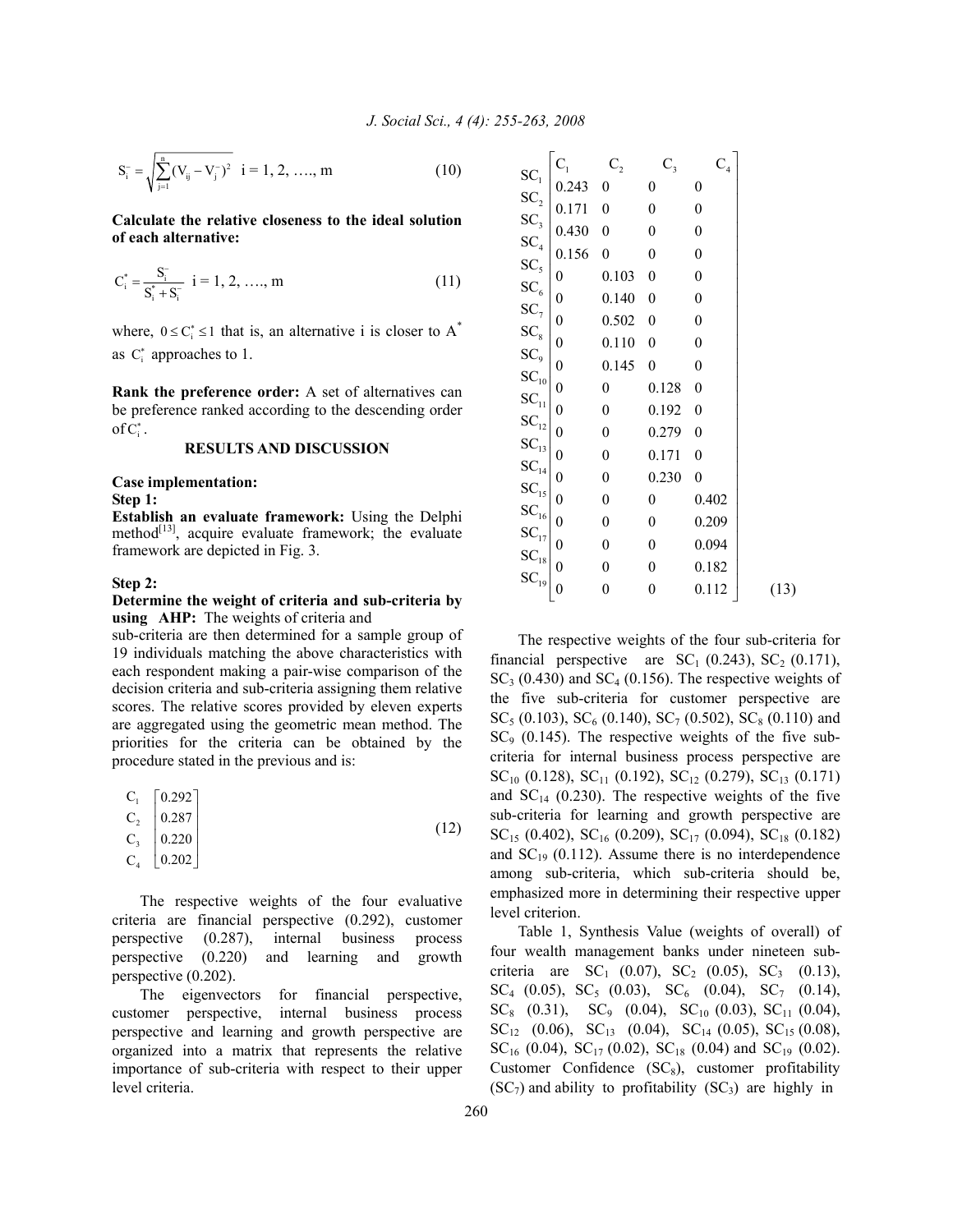| Table 1: Eigenvectors (weights) for criteria and sub-criteria |             |                 |             |               |  |  |  |  |  |  |  |
|---------------------------------------------------------------|-------------|-----------------|-------------|---------------|--|--|--|--|--|--|--|
|                                                               | Weights     |                 | Weights     | Weights of    |  |  |  |  |  |  |  |
| Criteria                                                      | for level 2 | Sub-criteria    | for level 3 | the overall   |  |  |  |  |  |  |  |
| $C_1$                                                         | 0.29        | SC <sub>1</sub> | 0.24        | 0.07(5)       |  |  |  |  |  |  |  |
|                                                               |             | SC <sub>2</sub> | 0.17        | 0.05(8)       |  |  |  |  |  |  |  |
|                                                               |             | SC <sub>3</sub> | 0.43        | 0.13(3)       |  |  |  |  |  |  |  |
|                                                               |             | SC <sub>4</sub> | 0.16        | 0.05(9)       |  |  |  |  |  |  |  |
| $C_{2}$                                                       | 0.29        | SC <sub>5</sub> | 0.10        | 0.03(16)      |  |  |  |  |  |  |  |
|                                                               |             | SC <sub>6</sub> | 0.14        | 0.04(13)      |  |  |  |  |  |  |  |
|                                                               |             | SC <sub>7</sub> | 0.50        | 0.14(2)       |  |  |  |  |  |  |  |
|                                                               |             | $SC_8$          | 0.11        | 0.31(1)       |  |  |  |  |  |  |  |
|                                                               |             | $SC_{9}$        | 0.15        | 0.04(12)      |  |  |  |  |  |  |  |
| $C_3$                                                         | 0.22        | SC <sub>5</sub> | 0.13        | 0.03(17)      |  |  |  |  |  |  |  |
|                                                               |             | SC <sub>6</sub> | 0.19        | $0.04(10-11)$ |  |  |  |  |  |  |  |
|                                                               |             | SC <sub>7</sub> | 0.28        | 0.06(6)       |  |  |  |  |  |  |  |
|                                                               |             | $SC_8$          | 0.17        | 0.04(14)      |  |  |  |  |  |  |  |
|                                                               |             | SC <sub>9</sub> | 0.23        | 0.05(7)       |  |  |  |  |  |  |  |
| $S_4$                                                         | 0.20        | $SC_{15}$       | 0.40        | 0.08(4)       |  |  |  |  |  |  |  |
|                                                               |             | $SC_{16}$       | 0.21        | $0.04(10-11)$ |  |  |  |  |  |  |  |
|                                                               |             | $SC_{17}$       | 0.09        | 0.02(19)      |  |  |  |  |  |  |  |
|                                                               |             | $SC_{18}$       | 0.18        | 0.04(15)      |  |  |  |  |  |  |  |
|                                                               |             | $SC_{19}$       | 0.11        | 0.02(18)      |  |  |  |  |  |  |  |
|                                                               |             |                 |             |               |  |  |  |  |  |  |  |

# *J. Social Sci., 4 (4): 255-263, 2008*

**Step 3:** 

# **Determine the weight of organizational performance by using TOPSIS:**

**Establishing and normalizing the D matrix:** At the next level of the decision procedure, 11 experts were asked to establish the decision matrix by comparing hospitals under each of the sub-criteria separately. The sub-criteria were assumed to be benefit sub-criteria and

Table 2: The decision making matrix

| all the members were asked to give a set of crisp values<br>within the range from 1-10 to represent the performance |
|---------------------------------------------------------------------------------------------------------------------|
| of each bank with respect to each sub-criterion. After                                                              |
| the decision matrix was determined. Based on Table 2                                                                |
| normalize matrix by Eq. 5. Since the sub-criteria                                                                   |
| weights $(W_{AHP})$ have been obtained from AHP, the                                                                |
| weighted normalized performance matrix can be                                                                       |
| calculated by Eq. 6. Table 2-4 shows the decision,                                                                  |
| normalizes and weighted normalized matrix.                                                                          |

**Determining the**  $C_i^*$ : First, determine the ideal solution and negative ideal solution using formulae (9) and (10). Table 5 displays those results. Next, calculate the relative closeness to the ideal solution of each alternative,  $C_i^*$ , using Eq. 11. According to Table 6 the ranking order of the four banks is Bank C (0.539), Bank A (0.482), Bank D (0.294) and Bank B (0.269). Therefore, the best organizational performance is Bank C.

**Step 4: Final organizational performance score:**  Since the sub-criteria weights have been obtained from AHP, the TOPSIS weights can be calculated by Eq. 4- 11. Table 6 summarizes those results. Summary of the performance with respect to organizational performance: Bank C (0.539), Bank A (0.482), Bank D (0.294) and Bank B (0.269). Bank C performs the best.

| $1401C$ $\geq$ . The decision making matrix |  |  |  |                                                                                                                       |  |                                                                                                                                 |  |  |  |  |  |  |  |  |  |
|---------------------------------------------|--|--|--|-----------------------------------------------------------------------------------------------------------------------|--|---------------------------------------------------------------------------------------------------------------------------------|--|--|--|--|--|--|--|--|--|
| Sc <sub>1</sub>                             |  |  |  | $Sc_2$ $Sc_3$ $Sc_4$ $Sc_5$                                                                                           |  | $Sc_6$ $Sc_7$ $Sc_8$ $Sc_9$ $Sc_{10}$ $Sc_{11}$ $Sc_{12}$ $Sc_{13}$ $Sc_{14}$ $Sc_{15}$ $Sc_{16}$ $Sc_{17}$ $Sc_{18}$ $Sc_{19}$ |  |  |  |  |  |  |  |  |  |
|                                             |  |  |  | A 0.158 0.268 0.231 0.279 0.213 0.153 0.238 0.179 0.169 0.158 0.158 0.213 0.213 0.205 0.503 0.275 0.439 0.358 0.512   |  |                                                                                                                                 |  |  |  |  |  |  |  |  |  |
|                                             |  |  |  | B 0.151 0.260 0.251 0.299 0.197 0.140 0.153 0.161 0.177 0.307 0.307 0.197 0.197 0.451 0.164 0.299 0.188 0.222 0.136   |  |                                                                                                                                 |  |  |  |  |  |  |  |  |  |
|                                             |  |  |  | $C$ 0.245 0.115 0.269 0.155 0.442 0.450 0.439 0.512 0.429 0.205 0.205 0.442 0.442 0.172 0.192 0.223 0.130 0.161 0.253 |  |                                                                                                                                 |  |  |  |  |  |  |  |  |  |
|                                             |  |  |  | D 0.446 0.357 0.249 0.266 0.147 0.257 0.170 0.148 0.224 0.330 0.330 0.147 0.147 0.172 0.141 0.202 0.242 0.259 0.098   |  |                                                                                                                                 |  |  |  |  |  |  |  |  |  |

| Table 3: The normalize decision making matrix |                 |                    |                 |                                                                                                                     |                 |                 |  |  |  |  |  |  |                                                                                                                   |  |  |
|-----------------------------------------------|-----------------|--------------------|-----------------|---------------------------------------------------------------------------------------------------------------------|-----------------|-----------------|--|--|--|--|--|--|-------------------------------------------------------------------------------------------------------------------|--|--|
| Sc <sub>1</sub>                               | Sc <sub>2</sub> | $S_{\mathbf{C}_3}$ | Sc <sub>4</sub> | Sc <sub>5</sub>                                                                                                     | Sc <sub>6</sub> | Sc <sub>7</sub> |  |  |  |  |  |  | $Sc_8$ $Sc_9$ $Sc_{10}$ $Sc_{11}$ $Sc_{12}$ $Sc_{13}$ $Sc_{14}$ $Sc_{15}$ $Sc_{16}$ $Sc_{17}$ $Sc_{18}$ $Sc_{19}$ |  |  |
|                                               |                 |                    |                 | A 0.285 0.506 0.461 0.545 0.388 0.274 0.433 0.306 0.312 0.304 0.304 0.388 0.388 0.371 0.867 0.544 0.797 0.688 0.860 |                 |                 |  |  |  |  |  |  |                                                                                                                   |  |  |
|                                               |                 |                    |                 | B 0.273 0.491 0.501 0.584 0.359 0.251 0.279 0.275 0.326 0.591 0.591 0.359 0.359 0.817 0.283 0.591 0.341 0.427 0.228 |                 |                 |  |  |  |  |  |  |                                                                                                                   |  |  |
|                                               |                 |                    |                 | C 0.442 0.217 0.537 0.303 0.805 0.806 0.799 0.875 0.791 0.394 0.394 0.805 0.805 0.312 0.331 0.441 0.236 0.310 0.425 |                 |                 |  |  |  |  |  |  |                                                                                                                   |  |  |
|                                               |                 |                    |                 | D 0.805 0.675 0.497 0.520 0.268 0.460 0.310 0.253 0.413 0.635 0.635 0.268 0.268 0.312 0.243 0.400 0.439 0.498 0.165 |                 |                 |  |  |  |  |  |  |                                                                                                                   |  |  |

Table 4: The weighted normalize decision making matrix

| Sc. | $Sc2$ $Sc3$ | Sc <sub>4</sub> | Sc <sub>5</sub>                                                                                                                                             | $Sc_6$ $Sc_7$ $Sc_8$ $Sc_9$ $Sc_{10}$ $Sc_{11}$ $Sc_{12}$ $Sc_{13}$ $Sc_{14}$ $Sc_{15}$ $Sc_{16}$ $Sc_{17}$ $Sc_{18}$ |  |  |  |  |  | Sc <sub>10</sub> |
|-----|-------------|-----------------|-------------------------------------------------------------------------------------------------------------------------------------------------------------|-----------------------------------------------------------------------------------------------------------------------|--|--|--|--|--|------------------|
|     |             |                 | A 0.069 0.087 0.198 0.085 0.040 0.038 0.218 0.034 0.045 0.039 0.058 0.108 0.066 0.085 0.349 0.114 0.075 0.125 0.096                                         |                                                                                                                       |  |  |  |  |  |                  |
|     |             |                 | B 0.066 0.084 0.216 0.091 0.037 0.035 0.140 0.030 0.047 0.076 0.113 0.100 0.061 0.188 0.114 0.124 0.032 0.078 0.026                                         |                                                                                                                       |  |  |  |  |  |                  |
|     |             |                 | $C = 0.108 - 0.037 - 0.231 - 0.047 - 0.083 - 0.113 - 0.401 - 0.096 - 0.115 - 0.050 - 0.076 - 0.225 - 0.138 - 0.072 - 0.133 - 0.092 - 0.022 - 0.056 - 0.048$ |                                                                                                                       |  |  |  |  |  |                  |
|     |             |                 | D 0.196 0.115 0.214 0.081 0.028 0.064 0.155 0.028 0.060 0.081 0.122 0.075 0.046 0.072 0.098 0.084 0.041 0.091 0.018                                         |                                                                                                                       |  |  |  |  |  |                  |

| Table 5: Resultant of $S_i^*$ and $S_i^-$ |       |       |
|-------------------------------------------|-------|-------|
|                                           | ιJί   | Oi.   |
| А                                         | 0.321 | 0.299 |
| B                                         | 0.435 | 0.160 |
| C                                         | 0.300 | 0.351 |
| D                                         | 0.438 | 0.182 |
|                                           |       |       |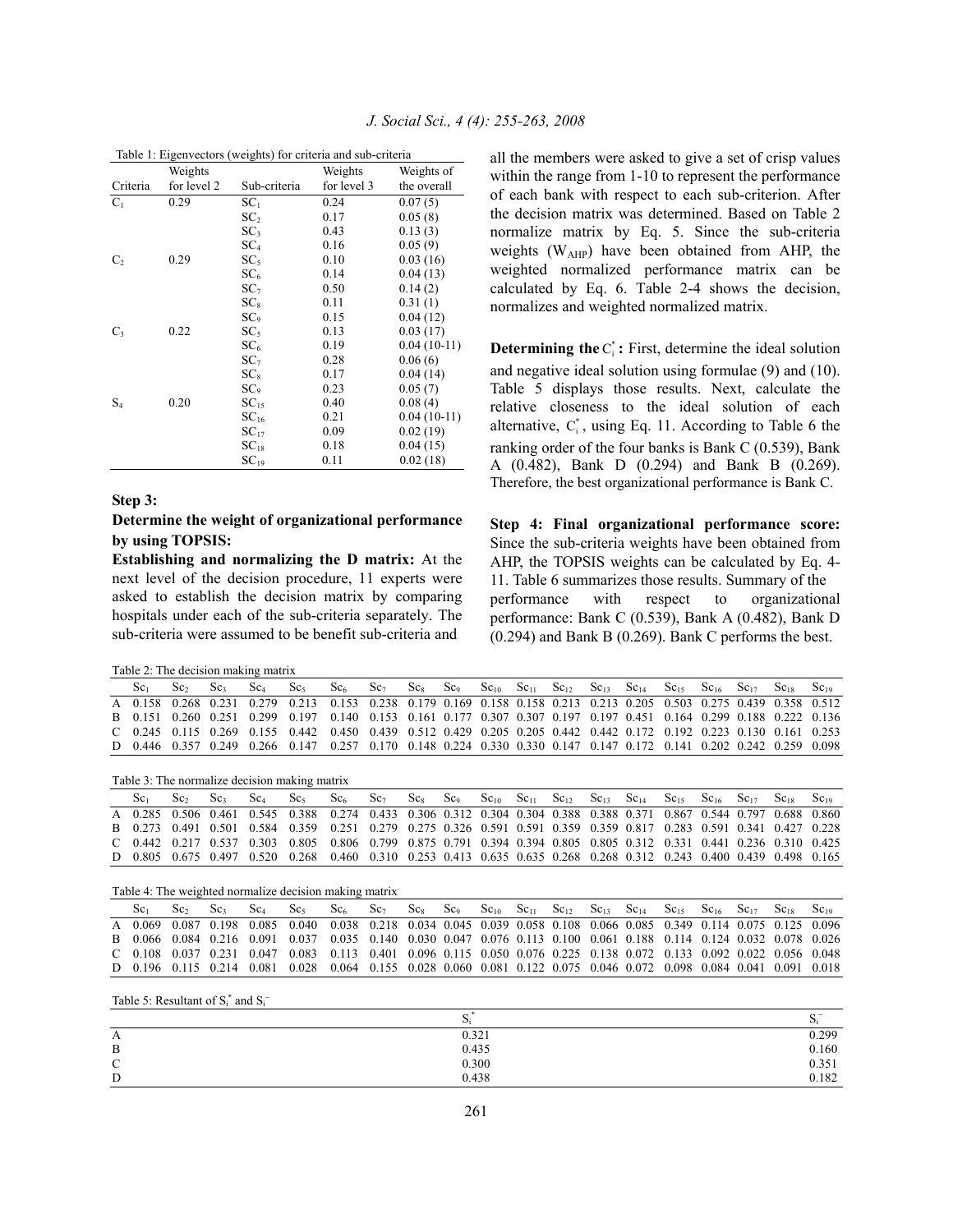#### *J. Social Sci., 4 (4): 255-263, 2008*

#### **CONCLUSION**

 The composite priorities of the alternatives are then determined by aggregating the weights throughout the hierarchy. The composite priorities of the alternatives are:

|       |       |       |       |       |       |       |       |       |       |       |       |       |       |       |       |       |       |       | 0.071 |      |
|-------|-------|-------|-------|-------|-------|-------|-------|-------|-------|-------|-------|-------|-------|-------|-------|-------|-------|-------|-------|------|
|       |       |       |       |       |       |       |       |       |       |       |       |       |       |       |       |       |       |       | 0.050 |      |
|       |       |       |       |       |       |       |       |       |       |       |       |       |       |       |       |       |       |       | 0.126 |      |
|       |       |       |       |       |       |       |       |       |       |       |       |       |       |       |       |       |       |       | 0.045 |      |
|       |       |       |       |       |       |       |       |       |       |       |       |       |       |       |       |       |       |       | 0.030 |      |
|       |       |       |       |       |       |       |       |       |       |       |       |       |       |       |       |       |       |       | 0.040 |      |
|       |       |       |       |       |       |       |       |       |       |       |       |       |       |       |       |       |       |       | 0.144 |      |
|       |       |       |       |       |       |       |       |       |       |       |       |       |       |       |       |       |       |       | 0.310 |      |
| 0.158 | 0.268 | 0.231 | 0.279 | 0.213 | 0.153 | 0.238 | 0.179 | 0.169 | 0.158 | 0.158 | 0.213 | 0.213 | 0.205 | 0.503 | 0.275 | 0.439 | 0.358 | 0.512 | 0.041 | (14) |
| 0.151 | 0.260 | 0.251 | 0.299 | 0.197 | 0.140 | 0.153 | 0.161 | 0.177 | 0.307 | 0.307 | 0.197 | 0.197 | 0.451 | 0.164 | 0.299 | 0.188 | 0.222 | 0.136 | 0.028 |      |
| 0.245 | 0.115 | 0.269 | 0.155 | 0.442 | 0.450 | 0.439 | 0.512 | 0.429 | 0.205 | 0.205 | 0.442 | 0.442 | 0.172 | 0.192 | 0.223 | 0.130 | 0.161 | 0.253 | 0.042 |      |
| 0.446 | 0.357 | 0.249 | 0.266 | 0.147 | 0.257 | 0.170 | 0.148 | 0.224 | 0.330 | 0.330 | 0.147 | 0.147 | 0.172 | 0.141 | 0.202 | 0.242 | 0.259 | 0.098 | 0.061 |      |
|       |       |       |       |       |       |       |       |       |       |       |       |       |       |       |       |       |       |       | 0.038 |      |
|       |       |       |       |       |       |       |       |       |       |       |       |       |       |       |       |       |       |       | 0.051 |      |
|       |       |       |       |       |       |       |       |       |       |       |       |       |       |       |       |       |       |       | 0.081 |      |
|       |       |       |       |       |       |       |       |       |       |       |       |       |       |       |       |       |       |       | 0.042 |      |
|       |       |       |       |       |       |       |       |       |       |       |       |       |       |       |       |       |       |       | 0.019 |      |
|       |       |       |       |       |       |       |       |       |       |       |       |       |       |       |       |       |       |       | 0.037 |      |
|       |       |       |       |       |       |       |       |       |       |       |       |       |       |       |       |       |       |       | 0.023 |      |
|       |       |       |       |       |       |       |       |       |       |       |       |       |       |       |       |       |       |       |       |      |

Formulae (14) indicate that the weights of AHP are as in the following:

Bank  $A = 0.250$ Bank  $B = 0.227$ Bank C = 0.288 Bank  $D = 0.235$ 

Table 6: Summary of the TOPSIS  $C_i^*$ 

|   | ~*<br>٣i | Rank |
|---|----------|------|
| А | 0.482    |      |
| B | 0.269    | 4    |
| C | 0.539    |      |
|   | 0.294    |      |

|   | Weights | Rank |
|---|---------|------|
| А | 0.250   |      |
| B | 0.227   |      |
| C | 0.288   |      |
|   | 0.235   |      |

Table 8: Comparison of the findings of AHP and TOPSIS

| AHP     |      |     | <b>TOPSIS</b> |      |
|---------|------|-----|---------------|------|
| Results | Rank | OP. | Results       | Rank |
| 0.250   |      |     | 0.482         |      |
| 0.227   |      |     | 0.269         |      |
| 0.288   |      |     | 0.539         |      |
| 0.235   |      |     | 0.294         |      |
|         |      |     |               |      |

 Therefore, Bank C performs the best, Table 7 summary of AHP.

 The purpose of this study is to present an effective framework applying both AHP and TOPSIS methods to evaluate organizational performance of wealth management banks. In order to ascertain the value of this model, results of the normalized relative weights of the organizational performance of wealth management banks obtained from AHP and TOPSIS are compared. Table 6 shows the relative weights of the four banks based on the results of from AHP, as well as the relative weights from TOPSIS. In the demonstrated example, Bank C should be perfect because it has the largest relative weights (Bank  $C = 0.288$  and 0.539, from AHP and TOPSIS in Table 8).

In Table 6, Summary of the TOPSIS  $C_i^*$  with respect to wealth management banks: A (0.482), B (0.269), C (0.539) and D (0.294). C performs the best. Therefore, the administrators or decision makers should select C. Finally, we recommend that administrators or decision makers can use this model to evaluate the organizational performance of wealth management banks for bank administrators and financial sector analysts.